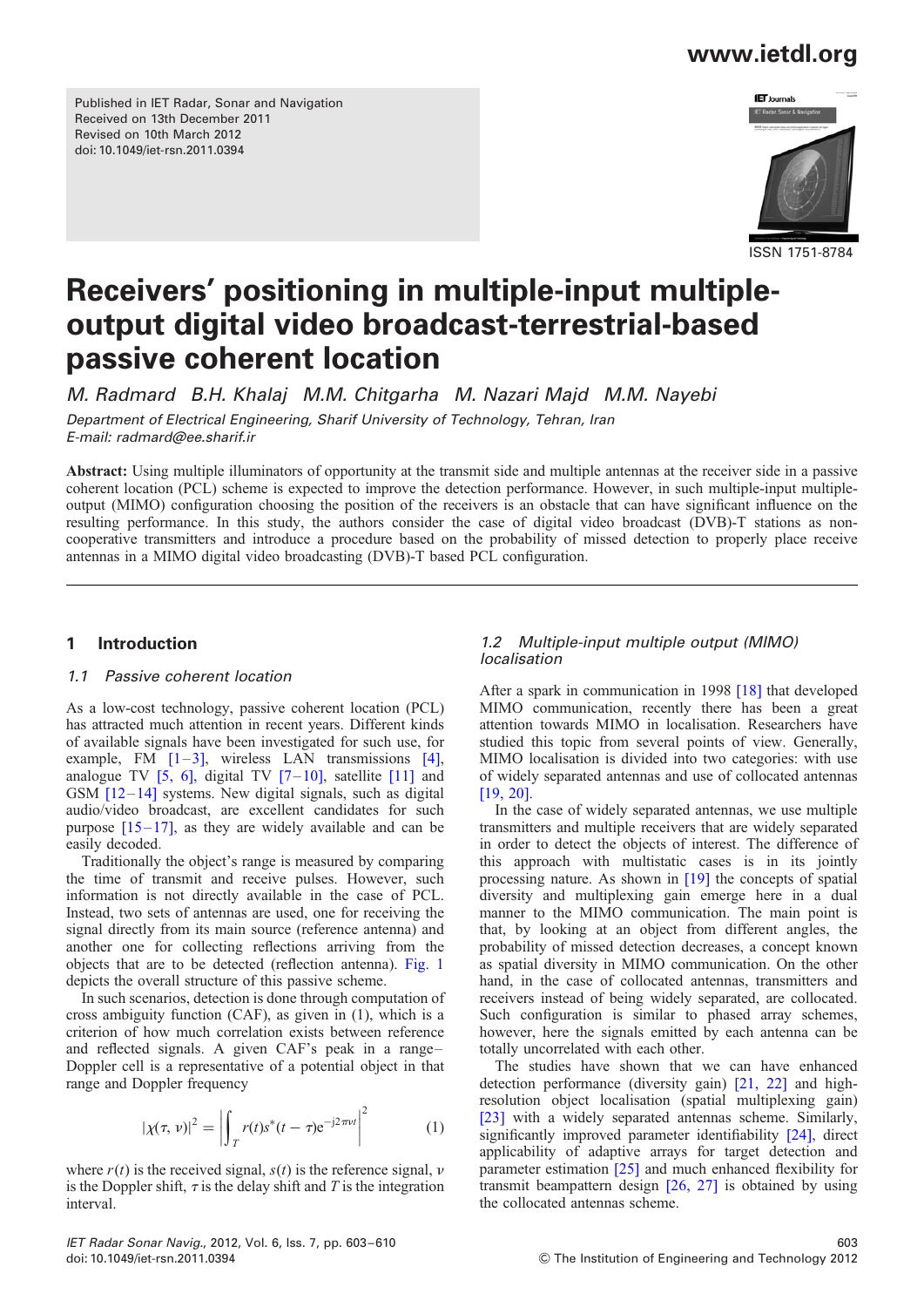

Fig. 1 Structure of a passive scheme

#### 1.3 MIMO PCL, a new concept

As described earlier, it is possible to achieve the benefits of both MIMO and PCL by using multiple receivers to detect targets illuminated by multiple non-cooperative transmitters, even when the illuminators are transmitting different signals (e.g. a broadcasting FM radio station with a GSM base station).

Although MIMO localisation is a well-known technique (e.g.  $[19, 22, 24-28]$ ), the problem of positioning transmit and receive antennas has not been properly addressed in the literature [29, 30]. In this paper, we introduce a procedure for proper placement of receive antennas based on improving the probability of missed detection. It should be noted that choosing the positions of transmit antennas is not addressed since in the case of PCL, the illuminators of opportunity are already installed in the environment and there is not much control over their location. In the following, we simulate the case of a  $2 \times 2$  digital video broadcast (DVB)-T-based MIMO PCL and introduce a technique for finding the position of the receive antennas.

The rest of this paper is organised as follows. Section 2 develops the structure of the detector for the DVB-T-based MIMO PCL and the probability of missed detection is analysed to derive a closed form. Then, in Section 3, it is used as a criterion for placing the receive antennas. The effect of increasing the number of receive antennas on system performance is analysed in Section 4. Joint performance of receivers is studied in Section 5, and finally, Section 6 concludes the paper.

#### 2 Detection in the DVB-T-based MIMO PCL

In the case of DVB-T signal, the transmitted signals from all stations are exactly the same (a concept referred to as an SFN – single frequency network– of DVB-T transmitters), so that the echoes of the targets illuminated by the transmitters collected by each receiver all have the same structure.

Assume that there are  $M$  illuminators of opportunity (e.g. broadcasting DVB-T signals in a single frequency network), a single receiver (including a reference and a reflection antenna) and, an object to be localised. For simplification, we have assumed that the object to be localised has no Doppler, although this assumption is not critical in our

derivations. Indeed, when we have Doppler effect, the received signal will have a Doppler shift. As the receiver performs match filtering on the received signal, it is filtered with different copies of the signal with different Doppler values. Consequently, the Doppler will be removed and there will be no need to consider it separately in this manuscript.

The reflection antenna is assumed to be omnidirectional, collecting signals arriving from all directions. At the receiver side, after direct path interference cancellation [31], the signal is passed through a CAF processor to obtain the delays and Doppler frequencies of different echoes collected from the objects to be localised. The threshold at the output of CAF processor for declaring that an object is detected is determined by the desired false alarm rate  $(P_{fa})$ . In the case of MIMO PCL, the signal received at a receive antenna is presented by (2)

$$
r(t) = \sqrt{\frac{E_t}{L}} \sum_{i=1}^{M} \frac{\alpha_i}{r_{1i} r_{2i}} s(t - \tau_i) + n(t)
$$
 (2)

where  $s(t)$  is the transmitted signal,  $r_{1i}$  and  $r_{2i}$  are the distance from the transmitter to the target and the distance from the target to the receiver respectively,  $M$  is the number of illuminators,  $\alpha_i$  is the cross-section gain of the object illuminated by the signal transmitted from the ith transmitter,  $E_t$  is the energy of the transmitted signal,  $L$  is the channel loss and  $\tau_i$  denotes its delay.

We define the probability of missed detection  $(P_M)$  as the probability that we miss all echoes of the desired object. It should be noted that in order to find the location of the object by one receiver, we should have at least three echoes from three transmitters in the two-dimensional plane. However, the reason that we do not consider the case of detecting one or two echoes as missed detection is that we can design the detector such that after detecting one or two echoes, the threshold can be reduced adaptively in order to detect sufficient number of echoes (in this case three). Although by such approach  $P_{fa}$  would increase, the data association algorithm we have developed in [32], used to associate these echoes to targets, will eliminate such false echoes. Another reason is that we can localise the object by other techniques such as direction-of-arrival estimation after detecting it at an acceptable  $P<sub>M</sub>$  level. More importantly, data fusion schemes can be adopted to localise objects by multiple receivers, in which case it is not required to have three echoes at each receiver.

### 2.1 Problem formulation

Next, we explore the probability of missed detection in MIMO PCL by computing the detection probability.

First, our objective is to find the optimum position only for the first receive antenna. Therefore we assume the receiver is placed at  $\tilde{X}$ , an arbitrary place in the region of interest. For the target located at position  $\tilde{Y}$ , the echo of the *i*th transmitter will be missed with the probability  $P_M^i$ . As described earlier, we have

$$
P_{\mathcal{M}} = \prod_{i=1}^{M} P_{\mathcal{M}}^{i}
$$
 (3)

In other words, we consider a target totally missed, if we do not detect any of its echoes.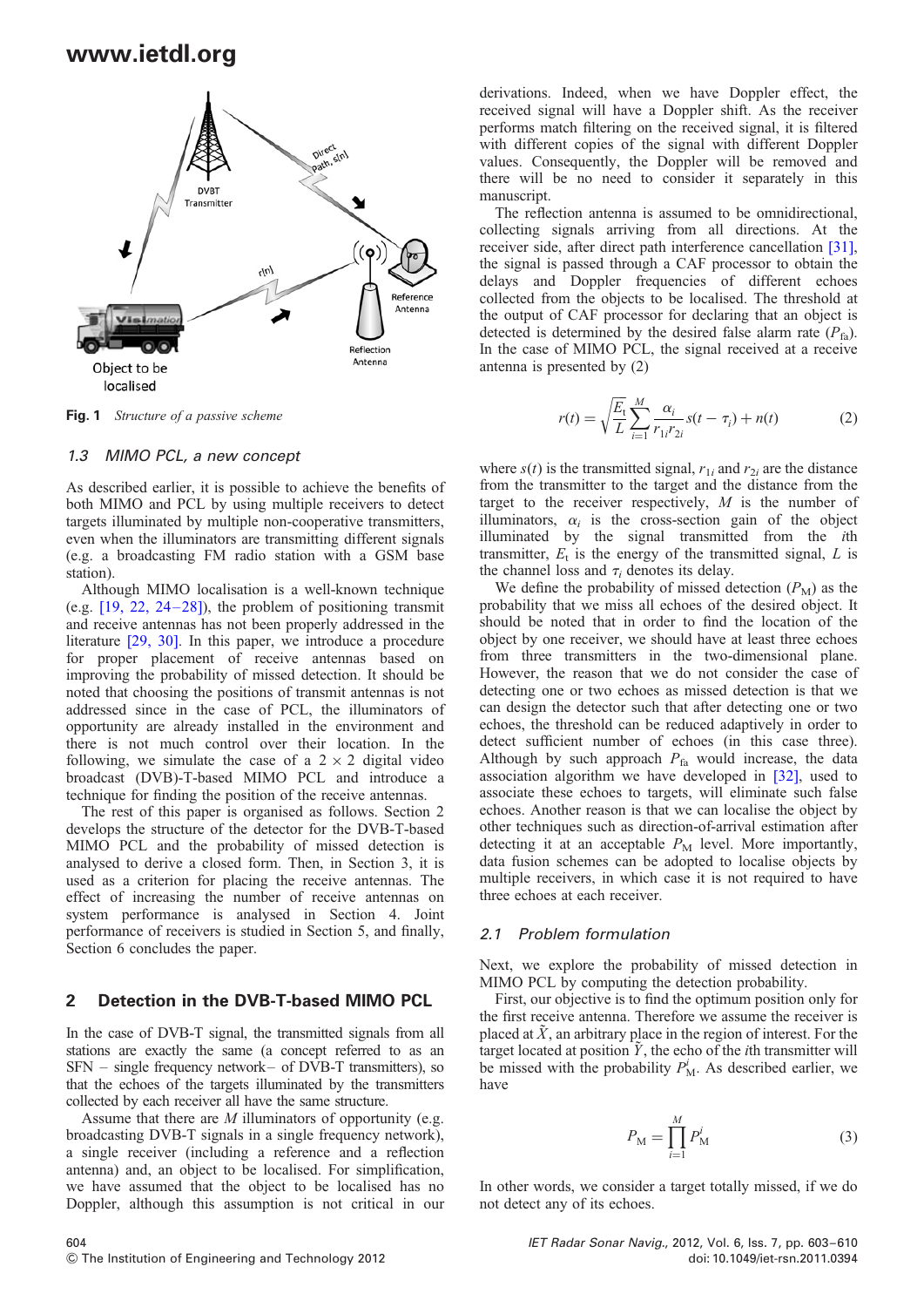Now, consider the hypothesis in which we assume a target exists in the specific bistatic range corresponding to the position  $\tilde{Y}$ . The bistatic range of the echo from the *i*th transmitter will be

$$
r_i = r_{1i} + r_{2i} \tag{4}
$$

where  $r_{1i}$  and  $r_{2i}$  represent the target-transmitter and targetreceiver distance, respectively. However, existence of the target in this cell is a random process with unknown probability. We use the Neyman–Pearson hypothesis test because priori probabilities are unknown. So we will obtain the likelihood ratio to compare it with a threshold  $(\eta)$ . The hypotheses are shown below

$$
\mathcal{H}_0: \mathbf{y} = \mathbf{n} \n\mathcal{H}_1: \mathbf{y} = \mathbf{n} + c\mathbf{s}
$$
\n(5)

where s and  $n$  are signal and noise vectors with length  $m$ , respectively. As shown in [8], because of highly randomised nature of DVB-T symbols, the echo of target in other bistatic range cells behave as weak uncorrelated noise that can be ignored in this model.

In the absence of a target, the received signal is white noise with independent samples with a jointly distributed function as follows

$$
f_N(n) = \prod_{i=1}^m \frac{1}{\sqrt{2\pi}\sigma_n} e^{-(n_i^2/2\sigma_n^2)} = \frac{1}{(\sqrt{2\pi}\sigma_n)^m} e^{-\left(\sum_{i=1}^m n_i^2/2\sigma_n^2\right)}
$$
(6)

where  $\sigma_n^2$  is the power of receiver noise.

However, if the target exists in the given bistatic range cell, it reflects the transmitted signal in proportion to its RCS. We assume its radar cross section (RCS) follows the Swerling I model (also called Rayleigh scatter). If  $\sigma^2$  represents RCS, the distribution function of  $\sigma$  is

$$
f_{\sigma}(\sigma) = \frac{\sigma}{\sigma_t^2} e^{-(\sigma^2/2\sigma_t^2)}
$$
\n(7)

where  $\sigma_t^2$  is the RCS average value.

In  $(5)$  the coefficient c (the gain experienced by the signal from the transmitter to the receiver) is

$$
c = \frac{\sigma v}{r_{1i} r_{2i}} \tag{8}
$$

where

$$
v = \sqrt{\frac{P_{\rm t} G_{\rm t} G_{\rm r} I_{\rm p}}{L_{\rm c} L_{\rm r}}} \tag{9}
$$

In the above equation,  $P_t$  is the transmitted power,  $G_t$  and  $G_r$ are the transmitting and receiving antenna gains respectively,  $I_p$  is the processing gain at the receiver,  $L_c$  is the scattering loss and  $\bar{L}_r$  is the receiver loss.

Without loss of generality, we assume that  $||s|| = 1$ 

$$
||\mathbf{s}||^2 = \sum_{i=1}^{m} s_i^2 = 1
$$
 (10)

The distribution function of  $c$  results from the distribution function of  $\sigma$ . Using (7) and (8), we have

$$
f_{\rm C}(c) = \frac{f_{\sigma}(\sigma)}{|\partial c/\partial \sigma|} = \left(\frac{r_{1i}r_{2i}}{v}\right) \left(\frac{\sigma}{\sigma_t^2} e^{-(\sigma^2/2\sigma_t^2)}\right)\Big|_{\sigma = (r_{1i}r_{2i}c/v)}
$$
(11)

$$
f_{\rm C}(c) = \left(\frac{r_{1i}r_{2i}}{\nu\sigma_t}\right)^2 c e^{-(1/2)(r_{1i}r_{2i}/\nu\sigma_t)^2 c^2}
$$
(12)

From  $(5)$  and  $(6)$ 

$$
f_Y(y|H_0) = f_N(y) = \frac{1}{(\sqrt{2\pi}\sigma_n)^m} e^{-(1/2\sigma_n^2)\sum_{i=1}^m y_i^2}
$$
 (13)

We also obtain

$$
f_Y(\mathbf{y}|H_1) = \int_0^\infty f_Y(\mathbf{y}|C = c, H_1) f_C(c) \, \mathrm{d}c \tag{14}
$$

For  $H_1$  hypothesis

$$
y = n + cs \tag{15}
$$

$$
f_Y(y|C = c, H_1) = f_N(y - cs)
$$
  
= 
$$
\frac{1}{(\sqrt{2\pi}\sigma_n)^m} e^{-(1/2\sigma_n^2)} \sum_{i=1}^m (y_i - cs_i)^2
$$
 (16)

(see (17) and (18))

$$
f_Y(\mathbf{y}|H_1) = a_0 \int_0^\infty c e^{-a_1^2 c^2 + a_2 c - a_3} \, \mathrm{d}c \tag{19}
$$

where

$$
a_0 = \frac{r_{1i}^2 r_{2i}^2}{v^2 \sigma_t^2 (\sqrt{2\pi} \sigma_n)^m}
$$
 (20)

$$
a_1^2 = \frac{1}{2\sigma_n^2} \sum_{i=1}^m s_i^2 + \frac{1}{2} \left(\frac{r_{1i}r_{2i}}{\nu \sigma_t}\right)^2
$$
 (21)

$$
f_Y(\mathbf{y}|H_1) = \int_0^\infty \frac{1}{\left(\sqrt{2\pi}\sigma_n\right)^m} e^{-\left(1/2\sigma_n^2\right)} \sum_{i=1}^m \left(\frac{v_i - c s_i}{v\sigma_t}\right)^2 \left(\frac{r_{1i} r_{2i}}{v\sigma_t}\right)^2 c e^{-\left(1/2\right)\left(r_{1i} r_{2i}/v\sigma_t\right)^2 c^2} dc
$$
\n(17)

$$
=\frac{r_{1i}^2 r_{2i}^2}{v^2 \sigma_i^2 (\sqrt{2\pi}\sigma_n)^m} \int_0^\infty c e^{-c^2((1/2\sigma_n^2) \sum_{i=1}^m s_i^2 + (1/2)(r_{1i}r_{2i}/v\sigma_i)^2) + c((1/2\sigma_n^2) \sum_{i=1}^m y_i s_i) - (1/2\sigma_n^2) \sum_{i=1}^m y_i^2} dc
$$
\n(18)

IET Radar Sonar Navig., 2012, Vol. 6, Iss. 7, pp. 603 –610 605

doi: 10.1049/iet-rsn.2011.0394 & The Institution of Engineering and Technology 2012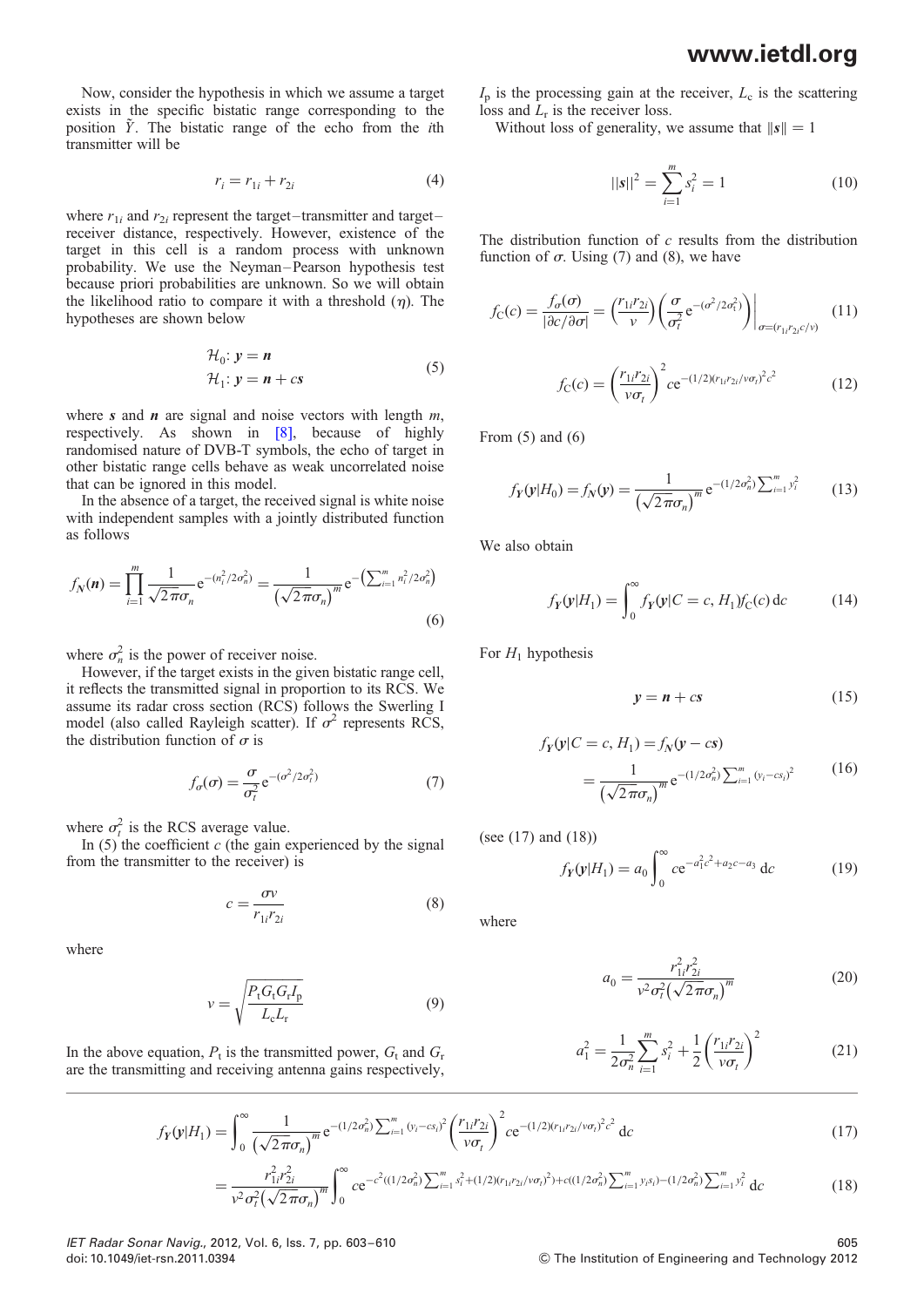According to (10)

$$
a_1^2 = \frac{1}{2\sigma_n^2} + \frac{1}{2} \left(\frac{r_{1i}r_{2i}}{\nu\sigma_t}\right)^2
$$
 (22)

$$
a_2 = \frac{1}{\sigma_n^2} \sum_{i=1}^m y_i s_i
$$
 (23)

$$
a_3 = \frac{1}{2\sigma_n^2} \sum_{i=1}^m y_i^2
$$
 (24)

$$
f_Y(y|H_1) = a_0 \int_0^\infty c e^{-a_1^2 c^2 + a_2 c - a_3} dc
$$
  
=  $a_0 \int_0^\infty c e^{-(a_1 c - (a_2/2a_1))^2 + ((a_2^2/4a_1^2) - a_3)} dc$  (25)

$$
= a_0 e^{(a_2^2/(4a_1^2)) - a_3} \int_0^\infty c e^{-(a_1 c - (a_2/2a_1))^2} dc
$$
  

$$
= \frac{a_0}{a_1^2} e^{(a_2^2/4a_1^2) - a_3} \left( \int_{-(a_2/2a_1)}^\infty x e^{-x^2} dx \right)
$$
  

$$
+ \frac{a_2}{2a_1} \int_{-(a_2/2a_1)}^\infty e^{-x^2} dx \right)
$$
(26)

$$
= \frac{a_0}{a_1^2} e^{(a_2/2a_1)^2 - a_3}
$$
  
 
$$
\times \left( -\frac{1}{2} e^{-x^2} \Big|_{-(a_2/2a_1)}^{\infty} + \frac{a_2}{2a_1} \frac{\sqrt{2\pi}}{\sqrt{2}} Q\left(-\frac{\sqrt{2}a_2}{2a_1}\right) \right)
$$
(27)

where

$$
Q(x) = \int_{x}^{\infty} \frac{1}{\sqrt{2\pi}} e^{-(x^2/2)} dx'
$$
 (28)

so

$$
f_Y(\mathbf{y}|H_1) = \frac{a_0}{a_1^2} e^{(a_2/2a_1)^2 - a_3} \left( \frac{1}{2} e^{-(a_2/2a_1)^2} + \frac{a_2\sqrt{\pi}}{2a_1} Q\left(-\frac{a_2}{a_1\sqrt{2}}\right) \right)
$$
(29)

$$
=\frac{a_0}{2a_1^2}e^{-a_3}\left(1+\frac{a_2\sqrt{\pi}}{a_1}Q\left(-\frac{a_2}{a_1\sqrt{2}}\right)e^{(a_2/2a_1)^2}\right) \quad (30)
$$

The likelihood ratio is defined below

$$
L(y) = \frac{f_Y(y|H_1)}{f_Y(y|H_0)}
$$
(31)

For  $H_0$  hypothesis, we can write

$$
f_Y(\mathbf{y}|H_0) = \frac{1}{(\sqrt{2\pi}\sigma_n)^m} e^{-(1/2\sigma_n^2)\sum_{i=1}^m y_i^2}
$$
  
= 
$$
\frac{1}{(\sqrt{2\pi}\sigma_n)^m} e^{-a_3}
$$
(32)

By using  $(30)$  –  $(32)$  and simplifying the likelihood ratio, we have

$$
L(y) = \frac{a_0(\sqrt{2\pi}\sigma_n)^m}{2a_1^2} \left(1 + \frac{a_2\sqrt{\pi}}{a_1}Q\left(-\frac{a_2}{a_1\sqrt{2}}\right)e^{(a_2/2a_1)^2}\right)
$$
(33)

In the above equation, the two terms  $Q(-(a_2a_1\sqrt{2}))$  and  $e^{(a_2/2a_1)^2}$  increase by increasing  $a_2$ . This fact results in increasing  $L(y)$  by increasing  $a_2$ . Therefore according to the Neyman–Pearson lemma

$$
L(\mathbf{y}) \gtrless_{H_0}^{H_1} \eta_1 \tag{34}
$$

so

$$
a_2 \underset{H_0}{\gtrless} \eta_2 \tag{35}
$$

$$
\sum_{i=1}^{m} y_i s_i \gtrless H_1 \atop H_0 \qquad (36)
$$

This equation shows that if we use the matched filter at the receiver, we have optimal efficiency in the detection of the target placed at a specific bistatic range cell. Subsequently,  $\eta$  must be determined to achieve the desired false alarm probability.

For the  $H_0$  hypothesis

$$
y = n \tag{37}
$$

The matched filter output for this hypothesis is defined below

$$
E = \sum_{i=1}^{m} n_i s_i \tag{38}
$$

For E, we have

$$
f_E(e) = \frac{1}{\sqrt{2\pi}\sqrt{\sigma_n^2 \sum_{i=1}^m s_i^2}} e^{-\left(e^2/\left(2\sigma_n^2 \sum_{i=1}^m s_i^2\right)\right)}
$$
(39)

From (10) and (39)

$$
f_E(e) = \frac{1}{\sqrt{2\pi}\sigma_n} e^{-(e^2/2\sigma_n^2)}
$$
(40)

False alarm probability is obtained from (36) and (40) as follows

$$
P_{\text{fa}} = \Pr\left\{\sum_{i=1}^{m} y_i s_i > \eta | H_0 \right\} \tag{41}
$$

$$
= \Pr\left\{\sum_{i=1}^{m} n_i s_i > \eta\right\} \tag{42}
$$

$$
= \Pr\{e > \eta\} = \mathcal{Q}\left(\frac{\eta}{\sigma_n}\right) \tag{43}
$$

606 IET Radar Sonar Navig., 2012, Vol. 6, Iss. 7, pp. 603 –610 & The Institution of Engineering and Technology 2012 doi: 10.1049/iet-rsn.2011.0394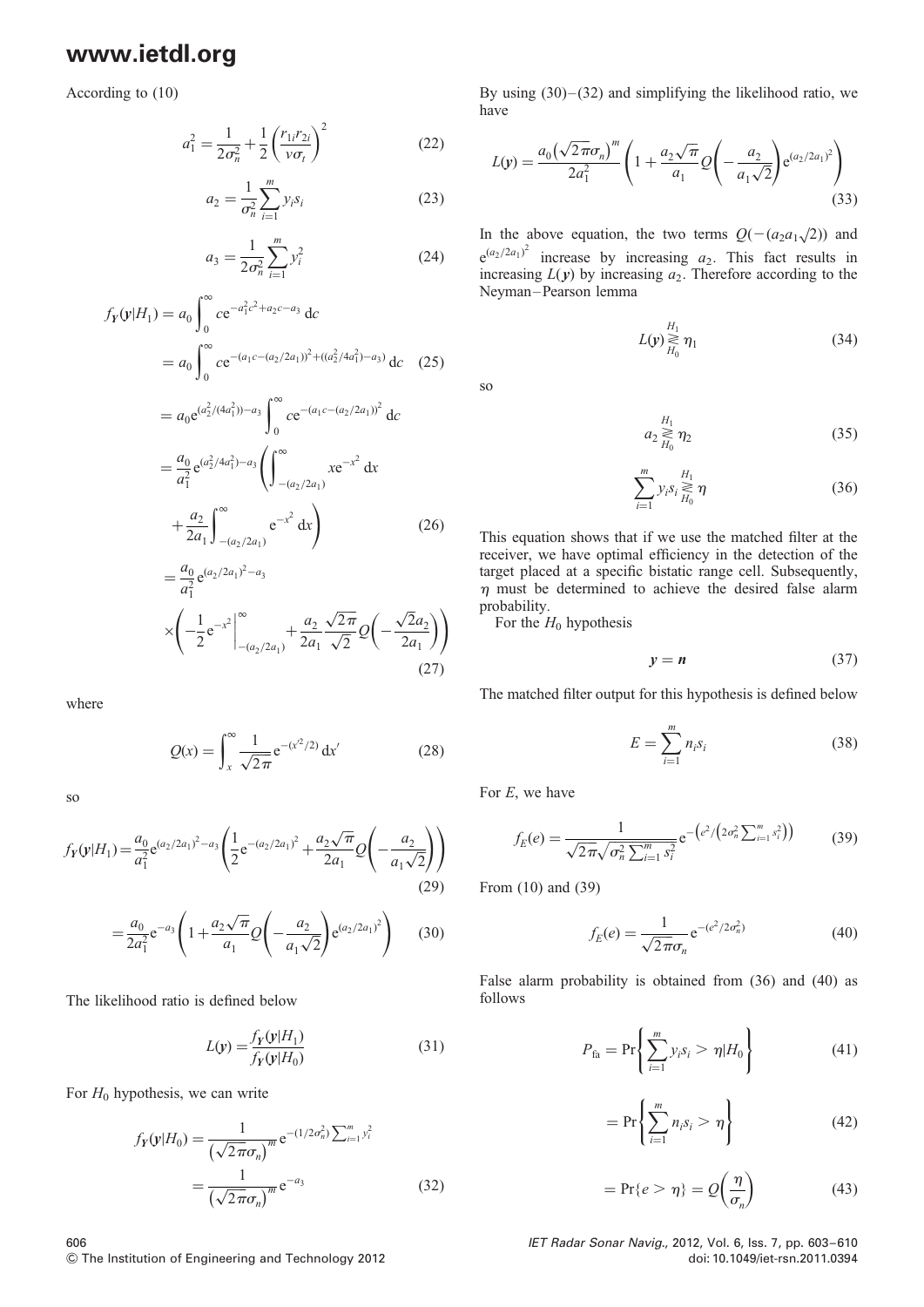By substituting  $\alpha$  instead of  $p_{fa}$ , the threshold value  $\eta$  is obtained

$$
\alpha = Q\left(\frac{\eta}{\sigma_n}\right) \tag{44}
$$

$$
\eta = \sigma_n Q^{-1}(\alpha) \tag{45}
$$

Now, assume the target is placed in this cell

$$
y = n + cs \tag{46}
$$

The matched filter output for this hypothesis is defined as

$$
F = \sum_{i=1}^{m} (n_i + cs_i)s_i = \sum_{i=1}^{m} n_i s_i + \sum_{i=1}^{m} cs_i^2 = E + G \quad (47)
$$

$$
G = \sum_{i=1}^{m} cs_i^2 = \left(\sum_{i=1}^{m} s_i^2\right)c
$$
 (48)

Considering (10), we obtain

$$
G = c \tag{49}
$$

and

$$
f_G(g) = f_C(g) \tag{50}
$$

$$
f_G(g) = g \left(\frac{r_{1i} r_{2i}}{\nu \sigma_t}\right)^2 e^{-(1/2)(r_{1i} r_{2i}/\nu \sigma_t)^2 g^2}
$$
(51)

The detection probability according to (46) and (47) is obtained as follows

$$
P_{\rm d}^i = \Pr\left\{\sum_{i=1}^m y_i s_i > \eta | H_1 \right\} = \Pr\left\{\sum_{i=1}^m (n_i + cs_i) s_i > \eta \right\} \tag{52}
$$

$$
= \Pr\{F > \eta\} = \Pr\{E + G > \eta\}
$$
\n
$$
= \int \Pr\{G > \eta - \theta | E = \theta\} f_E(\theta) \, d\theta \tag{53}
$$

The independence of noise and RCS results in the independence of  $E$  and  $G$ . As a result, we have

$$
\Pr\{G > \eta - \theta | E = \theta\} = \Pr\{G > \eta - \theta\} \tag{54}
$$

By computing the cumulative distribution function for Rayleigh distribution, we obtain

$$
\Pr\{G > \eta - \theta\} = e^{-(\eta - \theta)^2/2\sigma_1^2}, \quad \theta < \eta \tag{55}
$$

where

$$
\sigma_1 = \frac{v\sigma_t}{r_{1i}r_{2i}}\tag{56}
$$

IET Radar Sonar Navig., 2012, Vol. 6, Iss. 7, pp. 603 –610 607 doi: 10.1049/iet-rsn.2011.0394 & The Institution of Engineering and Technology 2012

Using (53) and (55) we have

$$
P_{\rm d}^i = \int_{-\infty}^{\eta} e^{-(\left(\eta - \theta\right)^2/2\sigma_1^2)} \frac{1}{\sqrt{2\pi}\sigma_n} e^{-(\theta^2/2\sigma_n^2)} \,d\theta \tag{57}
$$

$$
P_{\rm d}^{i} = \frac{1}{\sqrt{2\pi}\sigma_n} \int_{-\infty}^{\eta} e^{-(\theta^2/2\sigma_n^2) - ((\eta - \theta)^2/2\sigma_1^2)} d\theta \tag{58}
$$

$$
= \frac{1}{\sqrt{2\pi}\sigma_n} \int_{-\infty}^{\eta} e^{-\theta^2((1/2\sigma_n^2) + (1/2\sigma_1^2)) + (\eta/\sigma_1^2)\theta - (\eta^2/2\sigma_1^2)} d\theta
$$
 (59)

Therefore the detection probability is simplified below

$$
P_{\rm d}^i = \frac{1}{\sqrt{2\pi}\sigma_n} \int_{-\infty}^{\eta} e^{-b_1^2 \theta^2 + b_2 \theta - b_3} \, \mathrm{d}\theta \tag{60}
$$

where

$$
b_1^2 = \frac{1}{2\sigma_n^2} + \frac{1}{2\sigma_1^2} = \frac{1}{2} \left( \frac{1}{\sigma_n^2} + \frac{r_{1i}^2 r_{2i}^2}{v^2 \sigma_i^2} \right)
$$
(61)

$$
b_2 = \frac{\eta}{\sigma_1^2} = \frac{\eta r_{1i}^2 r_{2i}^2}{v^2 \sigma_t^2}
$$
 (62)

$$
b_3 = \frac{\eta^2}{2\sigma_1^2} = \eta \frac{b_2}{2}
$$
 (63)

$$
P_{\rm d}^{i} = \frac{1}{\sqrt{2\pi}\sigma_n} \int_{-\infty}^{\eta} e^{-(b_1\theta - (b_2/2b_1))^{2} + ((b_2^{2}/4b_1^{2}) - b_3)} d\theta \qquad (64)
$$

$$
= \frac{1}{\sqrt{2\pi}\sigma_n} e^{(b_2^2/4b_1^2) - b_3} \int_{-\infty}^{\eta} e^{-(b_1\theta - (b_2/2b_1))^2} d\theta \qquad (65)
$$

By defining  $u$ 

$$
u = b_1 \theta - \frac{b_2}{2b_1}
$$
 (66)

 $P_{d}^{i}$  is simplified below

$$
P_{\rm d}^i = \frac{1}{\sqrt{2\pi}\sigma_n b_1} e^{(b_2^2/4b_1^2) - b_3} \int_{-\infty}^{b_1 \eta - (b_2/2b_1)} e^{-u^2} \, \mathrm{d}u \qquad (67)
$$

$$
P_{\rm d}^i = \frac{1}{\sigma_n b_1} e^{(b_2^2/4b_1^2) - b_3} \frac{1}{\sqrt{2}} Q\left(\frac{b_2\sqrt{2}}{2b_1} - b_1\eta\sqrt{2}\right) \tag{68}
$$

$$
= \frac{1}{\sqrt{2}\sigma_n b_1} e^{(b_2^2/4b_1^2) - b_3} Q\left(\frac{b_2}{b_1\sqrt{2}} - \sqrt{2}b_1\eta\right)
$$
(69)

From (63), we have

$$
P_{\rm d}^{i} = \frac{1}{\sqrt{2}\sigma_n b_1} e^{(b_2/2b_1)^2 - \eta(b_2/2)} Q\left(\frac{b_2}{b_1\sqrt{2}} - \sqrt{2}b_1\eta\right) \tag{70}
$$

By substituting the threshold value from (45) instead of  $\eta$ 

$$
P_{\rm d}^{i} = \frac{1}{\sqrt{2}\sigma_n b_1} e^{(b_2/2b_1)^2 - \sigma_n Q^{-1}(\alpha)(b_2/2)}
$$

$$
\times Q\left(\frac{b_2}{b_1\sqrt{2}} - \sqrt{2}b_1\sigma_n Q^{-1}(\alpha)\right) \tag{71}
$$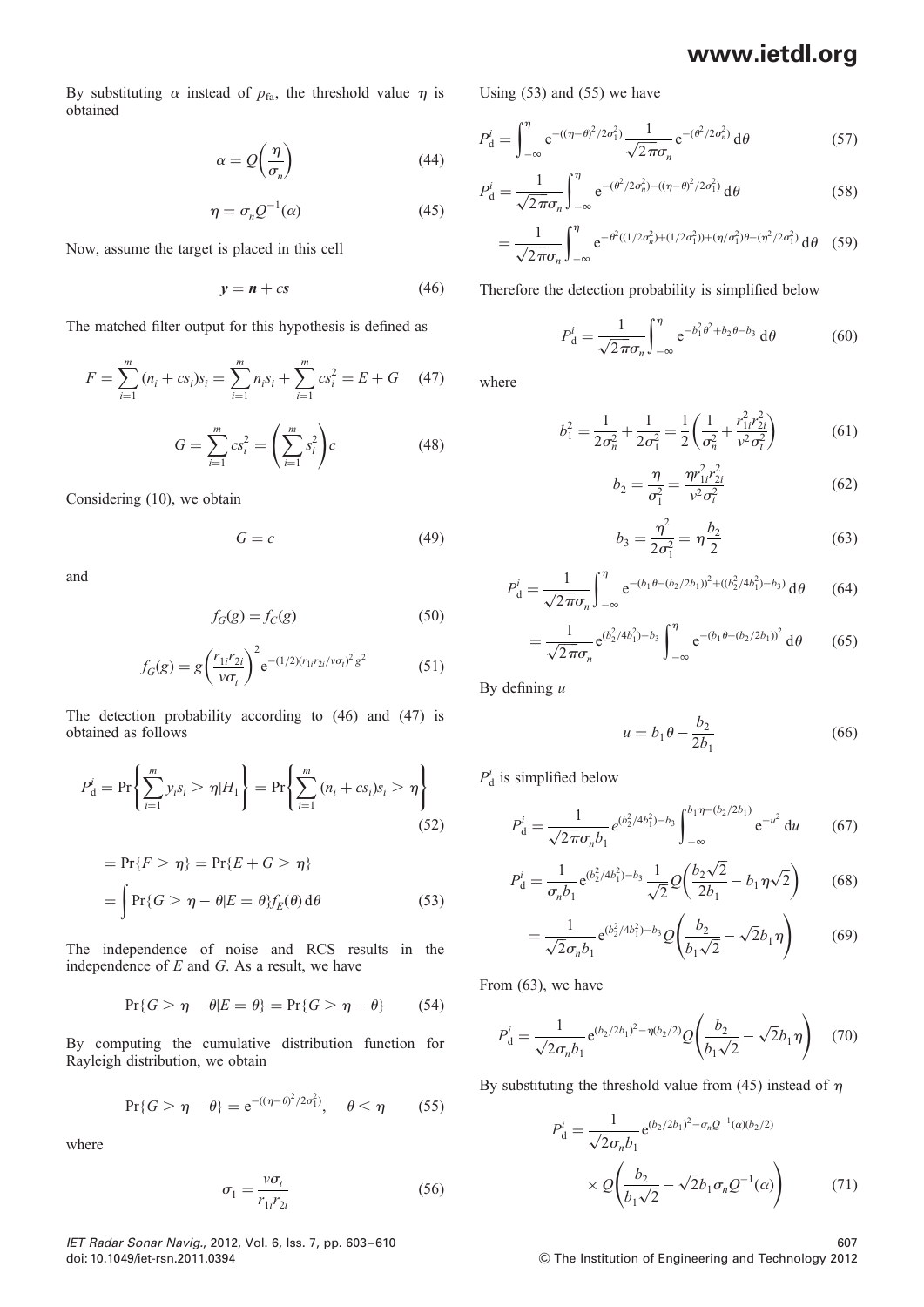The missed detection probability is also defined as follows

$$
P_{\rm M}^i = 1 - P_{\rm d}^i \tag{72}
$$

In the following, we will use (3), (72) in order to optimise the positions of the receive antennas and obtain better detection in the whole region of interest.

#### 2.2 Illustrative example

The region of interest is a square with sides equal to 30 km. The configuration of the scenario is shown in Fig. 2. In this scenario, the reference signal is obtained from the transmitter located at  $(-6.45, 6.15)$  km, and the Swirling I model [33], with  $\sigma_{av} = 2.4 \text{ m}^2$  is assumed for RCS. In addition,  $P_{\text{fa}}$  of (45) is set to 10<sup>-6</sup>.

The parameters of the DVB-T stations and the DVB-T signal used in the correlator are shown in Table 1.

Fig. 3 shows  $P_M$  for different target's positions in the region of interest. This figure clearly shows the dependence of the  $P_M$  on the target's position and the geometry of the receive and transmit antennas. The effect of the distance of the target from the transmitters and the receiver on  $P_M$  is also obvious.

### 3  $P_M$  as a criterion for receive antenna placement

In our simulations, we choose a priority function that defines the value of importance of each location according to the



Fig. 2 Scenario configuration

Table 1 Simulation parameters

| Parameter                       | Value              |
|---------------------------------|--------------------|
| $P_{\rm T}$                     | 1 kW               |
| <b>BW</b>                       | 6 MHz              |
| $G_T = G_R$                     | 0 dB               |
|                                 | 0.6 <sub>m</sub>   |
| $\frac{\lambda_f}{\sigma_t^2}$  | 2.4 m <sup>2</sup> |
| $I_{\rm p}$                     | 30 dB              |
| <b>NF</b>                       | 7 dB               |
|                                 | 15dB               |
| $\frac{L_c L_r}{P_{\text{fa}}}$ | $10^{-6}$          |

P<sub>miss</sub> for different target's positions



Fig. 3  $P_M$  for different target's positions

missed probability of the target in that location. In other words, the places with a higher degree of importance are assigned higher values in the priority function so that decreasing missed probability of the target in those places is emphasised more. The priority function chosen in our region of interest is formulated as in (73) and is depicted in Fig. 4.

$$
f_{p}(x, y) = e^{-(|x-9150|+|y-5350|)/5} + e^{-(|x+3450|+|y+3550|)/5}
$$
 (73)

It can be inferred that the two locations of (9.15, 5.35) and  $(-3.45, -3.55)$  km are of highest priority to detect the targets.

Next, we use the aforementioned probability of missed detection as a criterion to find the best position for placing the receivers. Obviously, for each receiver placement  $(X)$ ,  $P<sub>M</sub>$  changes based on where the target is located (Y).

Each of the region's positions is a candidate for placing the first receive antenna at that point. Suppose we place the receiver at the point  $\tilde{X}$ . So, for the position  $\tilde{X}$ , we can compute output  $P_M$  of the detector. However, the value of  $P_M$  changes by changing the position of the target  $(\tilde{Y})$ .



Fig. 4 Priority function defined in the region of interest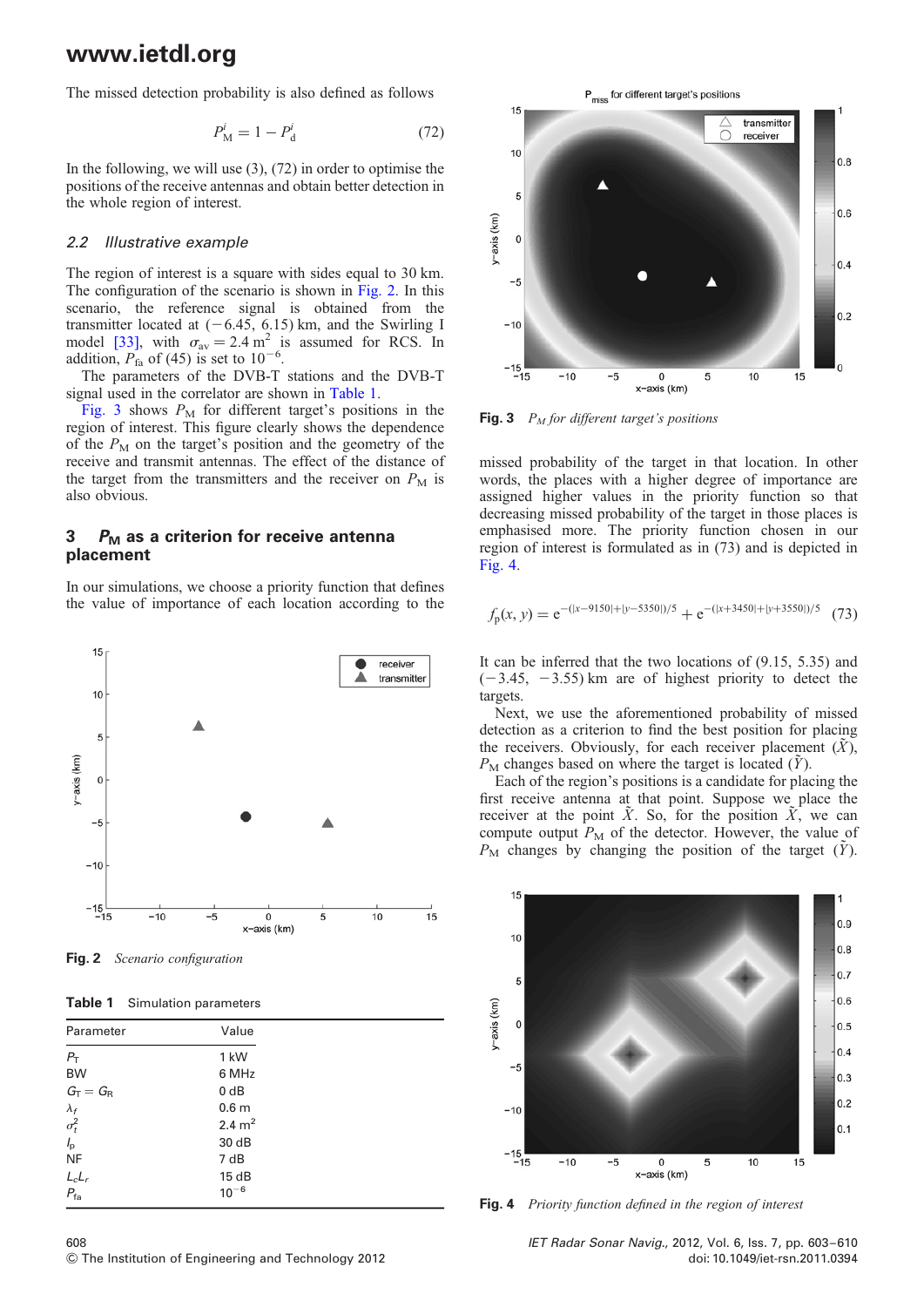Therefore we evaluate the average of the values of  $P_{\rm M}$ s after changing the target's position  $(\tilde{Y})$  in the whole region.

The role of the priority function becomes clear at this stage. Here, before evaluating the average of  $P_M$  values, we give the  $P_M$  of each location a weight proportional to the value of the priority function at that point. Subsequently, this average  $P_M$ can be a criterion of how much  $\tilde{X}$  is good for placing the receiver.

Fig. 5 shows the resulting average  $P_M$  by changing the receiver's position  $(X)$  in the whole region. It can be seen from the data of Fig. 5 that the best position of the region to place the receiver is (4.0, 2.3) km, leading to better detection and subsequently, less missed detection.

Fig. 6 shows  $P_M$  after placing the receiver at (4.0, 2.3) km for different target positions.

The effect of path loss (raised in  $r_{1i}r_{2i}$ ) is clearly seen in this figure, a factor that is critical to  $P<sub>M</sub>$  in MIMO localisation. This factor gets more importance as widely separated antennas are used for MIMO localisation and detection. From Fig. 6, it can be noted that as the path from transmitter to target to receiver becomes longer, signal-tonoise ratio values decrease leading to larger values of  $P_M$ .



**Fig. 5** Average  $P_M$  (weighted by the priority function) obtained by changing the receiver's position



**Fig. 6**  $P_M$  obtained for different target positions after placing the first receiver  $\qquad \qquad$  Fig. 8 Joint  $P_M$  after placing the second receiver's position

4 Improving detection by increasing number of receive antennas

In the next step, we consider the effect of adding the second receive antenna in order to improve the detection performance and do the localisation by jointly processing the two receivers. Our goal is then to find the best position for the second receiver. Using an argument similar to the one presented in the earlier section, we use  $P_M$  as the criterion. However, the procedure of finding a good position for the second receiver differs from the earlier case, as will be discussed in the following.

From Fig. 6, it can be seen that after placing the first receiver, high  $P<sub>M</sub>$ s at some locations and low  $P<sub>M</sub>$ s at others will be observed. Our strategy in placing the second receiver is to complement the coverage of the first receiver. Therefore we choose the second receiver's position such that low  $P<sub>M</sub>$ s is obtained at target positions where the first receiver provides a high  $P_M$ . Consequently, we can measure the mean  $P_M$  at the whole region for placing the second receiver. However, the main difference is that we compute a weighted mean  $P_M$ , weighted by the  $P_M$ s obtained from the first receiver (multiplied by the weights resulting from the priority function as given in the previous section). By



Fig. 7 Weighted  $P_M$  for the second receiver's position



IET Radar Sonar Navig., 2012, Vol. 6, Iss. 7, pp. 603 –610 609